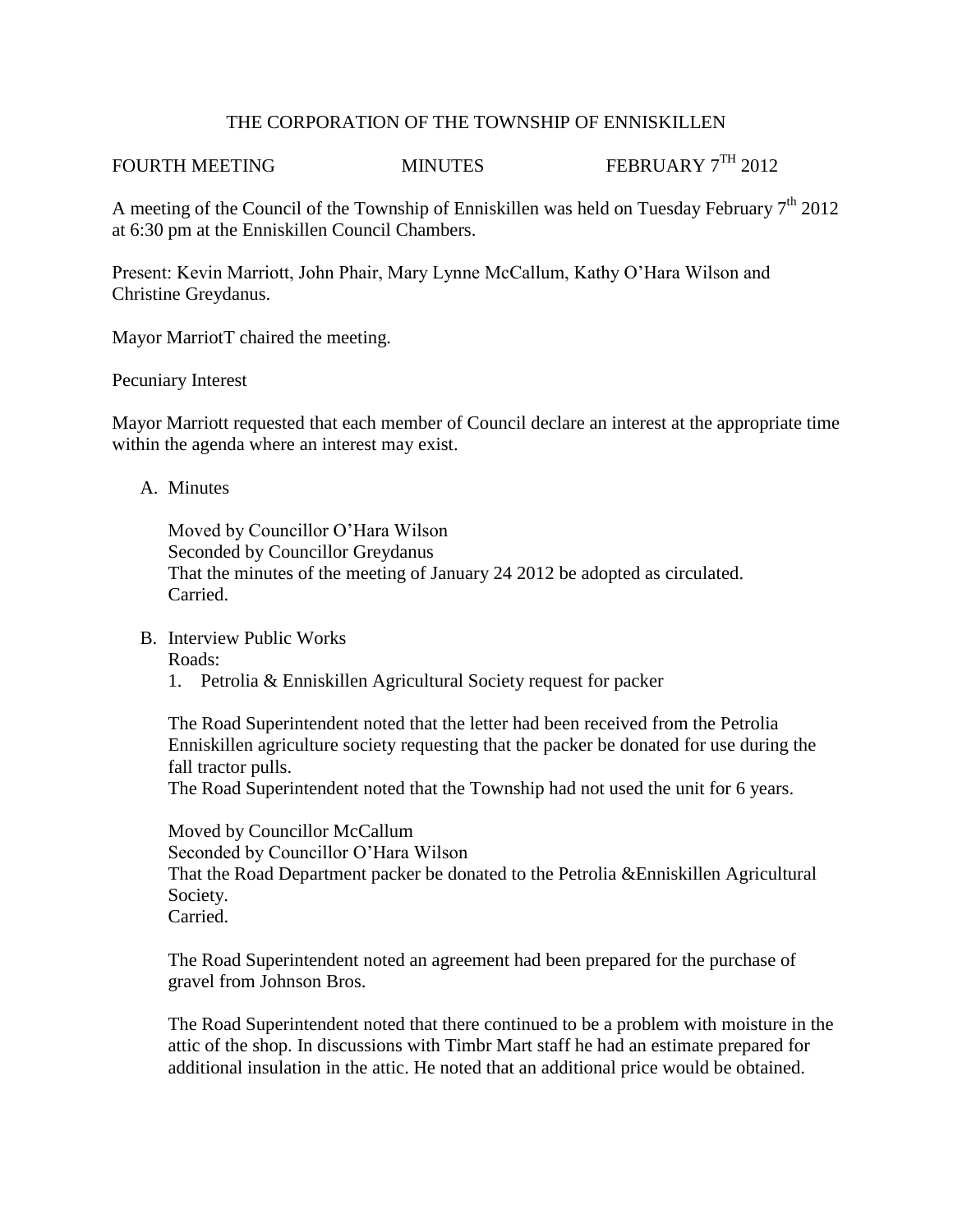The Road Superintendent noted that he did not have any work for summer students in 2012.

Water:

1. Update on Tank Street Water Billing Complaint

A memo was circulated in regards to the recent reading of the water service on Tank Street. It was noted that consumption had returned to normal levels at the location.

Moved by Councillor Greydanus Seconded by Councillor Phair That no change be made to the water bill. That time to pay the bill be provided to the owner if requested. Carried.

Drainage: 1-Petition George & Sherri Prue Extension of Wilson Drain

Moved by Councillor O'Hara Wilson Seconded by Councillor Greydanus That a site meeting be held on the Wilson Drain with Mayor Marriott as Council representative. Carried.

2-Site Meeting Piggott Drain

The report from the Engineer in regards to the Piggott Drain site meeting was reviewed.

Moved by Councillor O'Hara Wilson Seconded by Councillor Greydanus That Ray Dobbin be instructed to prepare a final report for the Piggott Drain. Carried.

3- Request for Drain Maintenance-

1- W Anderson Murray Drain

Moved by Councillor Greydanus Seconded by Councillor McCallum That a site meeting be held on the Murray Drain with Councillor O'Hara Wilson as the Councillor representative. Carried.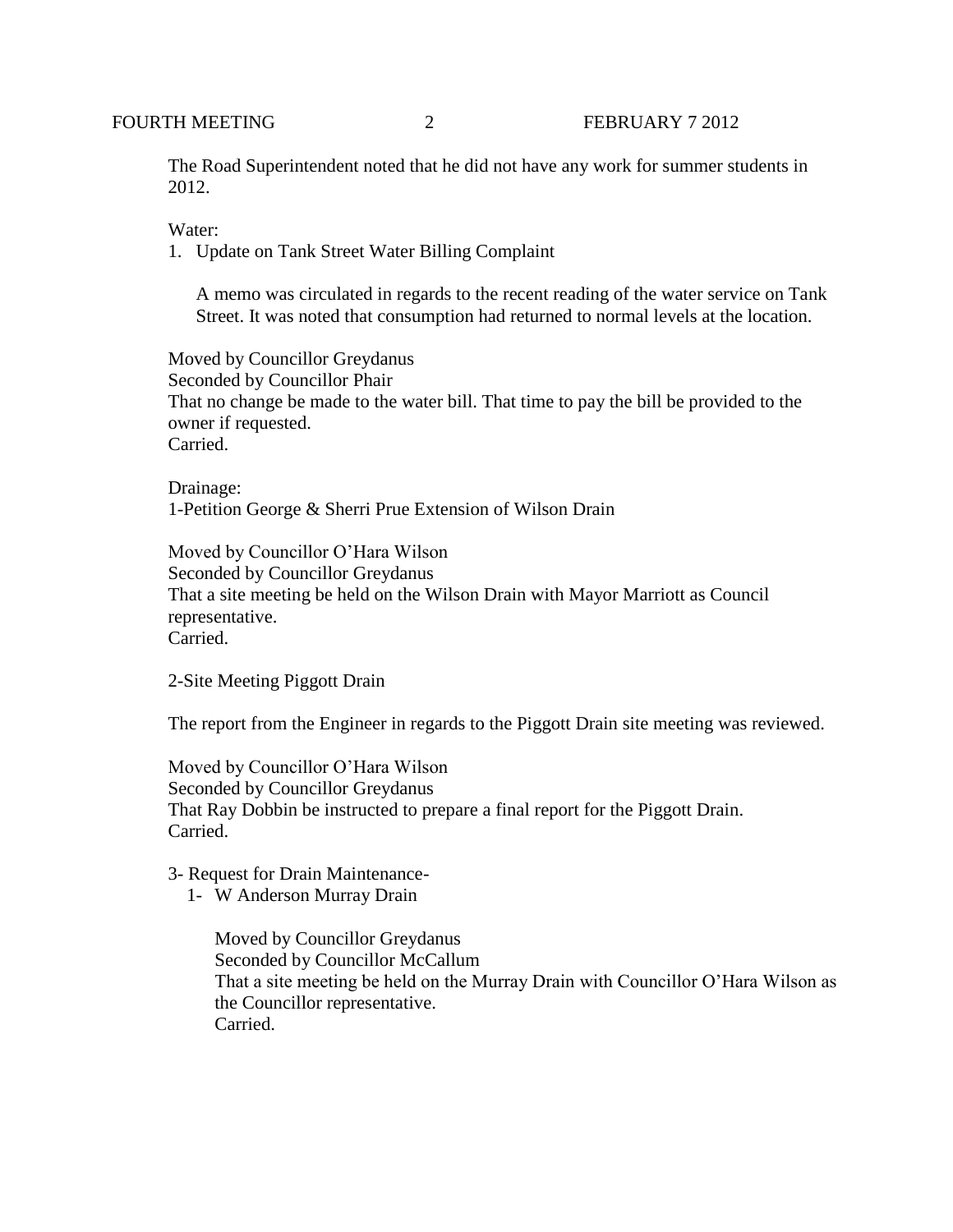2- John Vlcek Old Cameron Drain bridge headwall repair

 Moved by Councillor McCallum Seconded by Councillor O'Hara Wilson That the Drainage Superintendent be directed to undertake the repairs to the head wall on the Old Cameron Drain. Carried.

- C. Correspondence for information
	- 1. County of Lambton
		- 1-2011 building permit report 2-Appointment of David Cribbs as County Clerk/Solicitor 3-Home Ownership Fund Reintroduced 4-Agricultural Advisory Committee member 5- Municipal Cultural Planning in Lambton County 6- County Council highlights Feb 1-12
	- 2. MPAC Tax Incentive Approval Results Letters
	- 3. Heart and Stroke Foundation Ontario Defibrillator Access Initiative
	- 4. PPS Review January 2012
	- 5. Ontario Small Urban Municipal Conference May 2-4 2012
	- 6. 2012 OMPF Grant Allocation Notice
	- 7. OGRA Notice of Poll
	- 8. Canada Summer Jobs 2012
	- 9. South West Economic Alliance Development Fund Consultation
	- 10. Federation of Canadian Municipalities communique January 27-12
	- 11. Municipal World-Conflict of Interest Law
	- 12. Trillium Foundation Outreach Sessions Feb 15-12
	- 13. Ministry of Citizenship and Immigration Newcomer Champion Awards
	- 14. Ministry of Agriculture, Food- Ontario Wildlife Damage Compensation Program
	- 15. Ministry of Citizenship and Immigration-Lincoln Alexander Award
	- 16. Pitch in Canada Pitch-In week

Moved by Councillor Greydanus Seconded by Councillor Phair That correspondence items 1-16 be received and filed. Carried.

- D. Correspondence requiring motions
	- 1. Resolution Arran-Elderslie Moratorium on construction of Wind Towers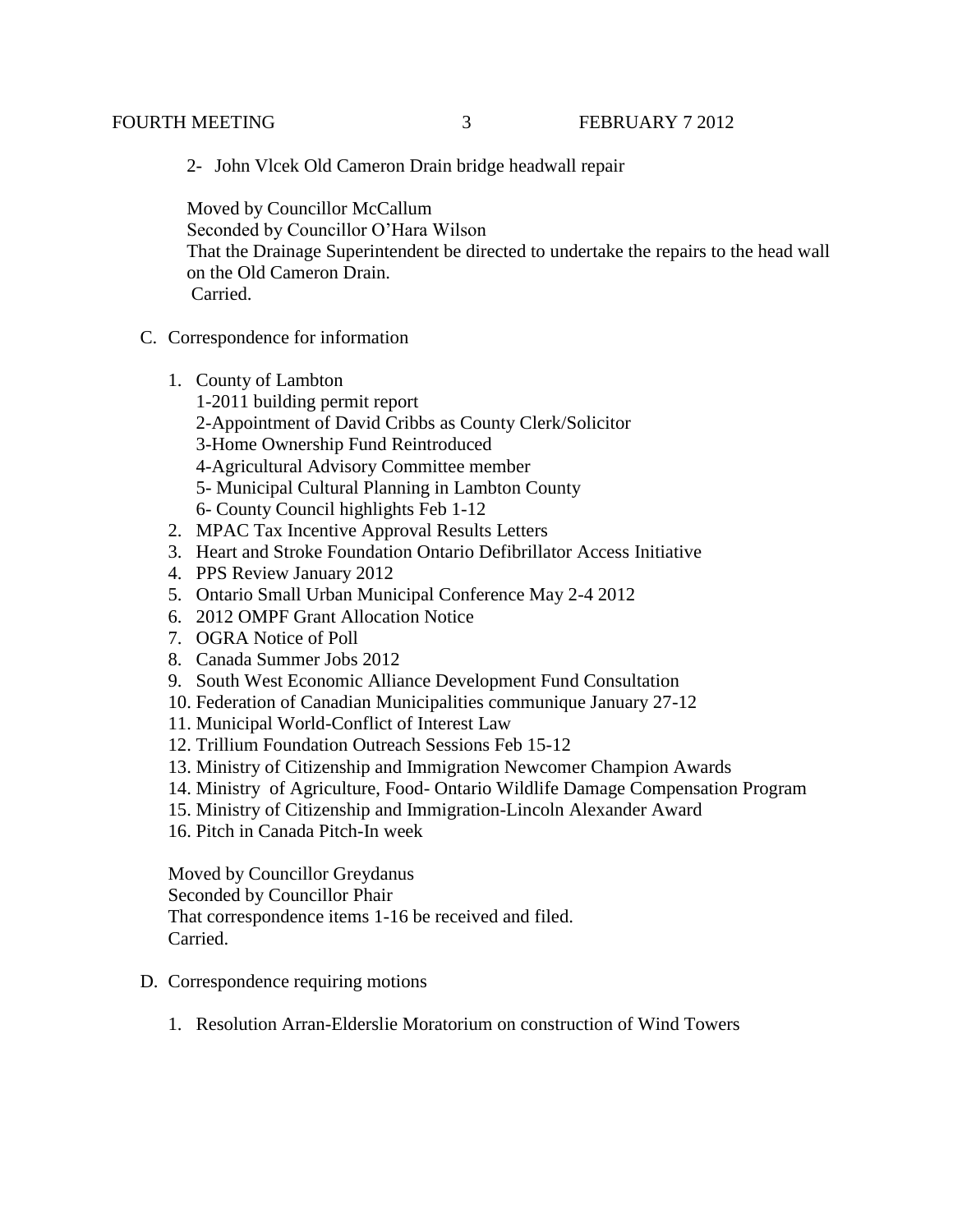Moved by Councillor Phair Seconded by Councillor McCallum That the resolution from the Township of Arran-Elderslie concerning a moratorium on construction of wind towers be supported. Carried.

E. Accounts

Mayor Marriott declared an interest in that his brother was being paid through the accounts.

Councillor Greydanus declared an interest in that her Councillor Election deposit was being refunded through the accounts.

John Phair assumed the chair to review the accounts. Moved by Councillor McCallum Seconded by Councillor O'Hara Wilson That the accounts be paid as circulated: Cheque: 4274-4332: \$ 105,553.90 Cheque: 4333: \$401.15 Cheque: 4334-4356: \$ 61,461.48 Carried.

- F. Bylaw
	- 1. Bylaw 9 of 2012 Centre Street Rating Bylaw
	- 2. Bylaw 10 of 2012 Confirmation Bylaw
	- 3. Bylaw 11 of 2012 Drain Maintenance Rating Bylaw
	- 4. Bylaw 12 of 2012 Roddick Drain

Moved by Councillor Phair Seconded by Councillor O'Hara Wilson That first and second reading be given to Bylaws 9, 10, 11 and 12 of 2012. Carried.

Moved by Councillor McCallum Seconded by Councillor Greydanus That third and final reading be given to Bylaws 9, 10, 11 and 12 of 2012. Carried.

- G. Other Business
	- 1. Memo Re: Grass Cutting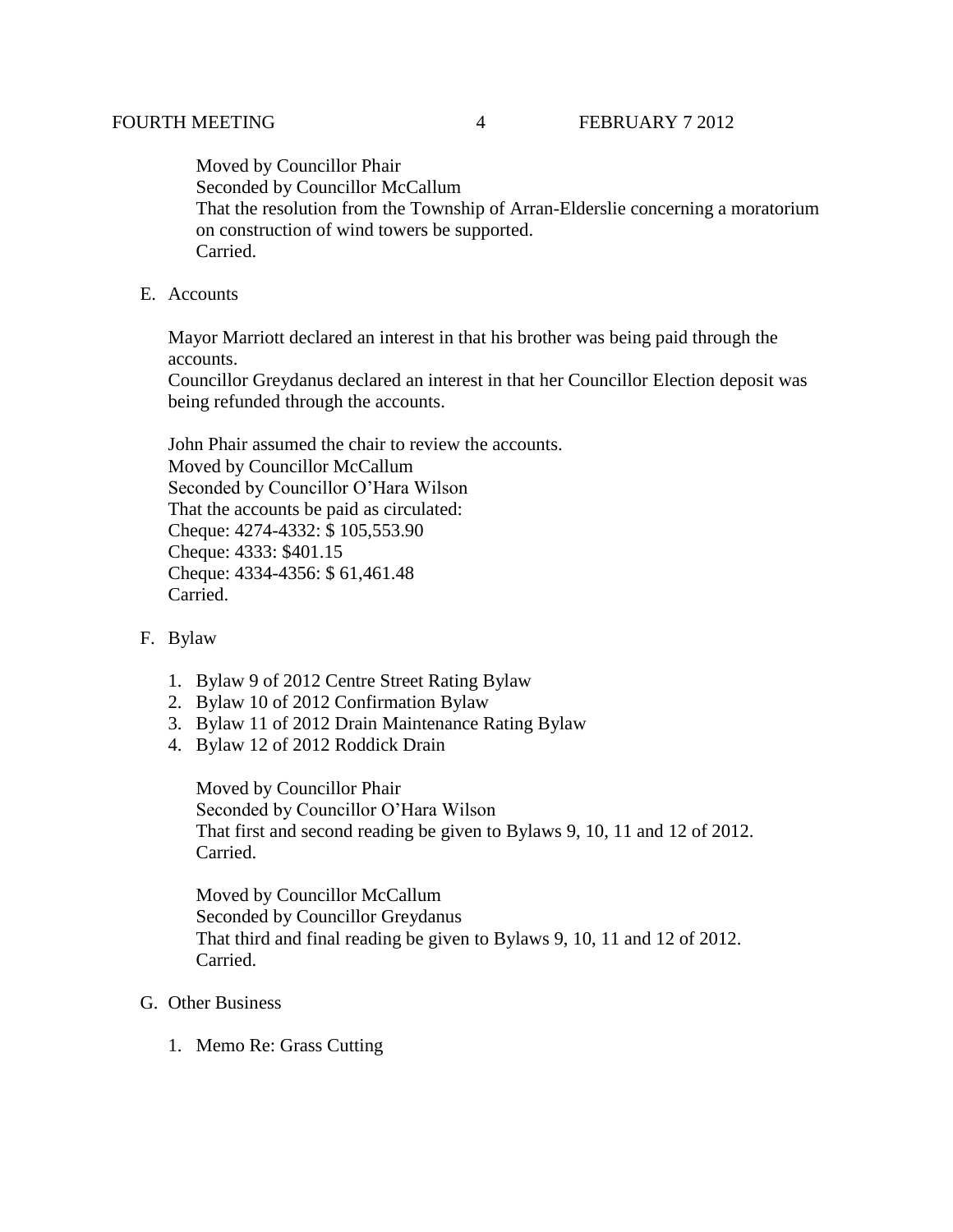The Clerk was requested to determine if trimming was included in the price for grass cutting at the Enniskillen Community Center.

2. Council Pay 2011

The Clerk was requested to amend the report to exclude attendance from the Municipal Affairs event in November 2012 from the convention expenses.

3. Oil City Cemetery 2012 Restoration estimate

The Clerk noted that the review provided an estimate for further maintenance of cemetery markers at the Oil City Cemetery. It was recommended that the cemetery be included in the road tour for 2012.

4. 2012 Budget- Grant List

A review was made of the 2012 grant list. Further information was requested concerning the grant request from the doctor recruitment group. A discussion took place in regards to the request from the Town of Petrolia to increase the grant for the Hillsdale Cemetery. A request was made for the financial report for the Hillsdale Cemetery. Councillor O'Hara Wilson noted that a meeting of the Oil City Cemetery Board would take place in the next week.

No additional grants were discussed for 2012.

- 5. Petrolia North Enniskillen Fire Department Inspection Jan 24-12
- 6. Town of Plympton Wyoming 2011 Fire Expenses

Councillor McCallum questioned whether the fire reported at 6015 Churchill Line was in the Township of Enniskillen.

7. Town of Plympton Wyoming 2011 Fire Prevention Report

The Report outlined the fire prevention activities in 2011.

- 8. Town of Petrolia 2011 Fire Department Expenses
- 9. Bylaw 4 of 2011 Appointment bylaw

Moved by Councillor Phair Seconded by Councillor Greydanus That Jim Burns be appointed as the Enniskillen representative on the Lambton County Historical Society. Carried.